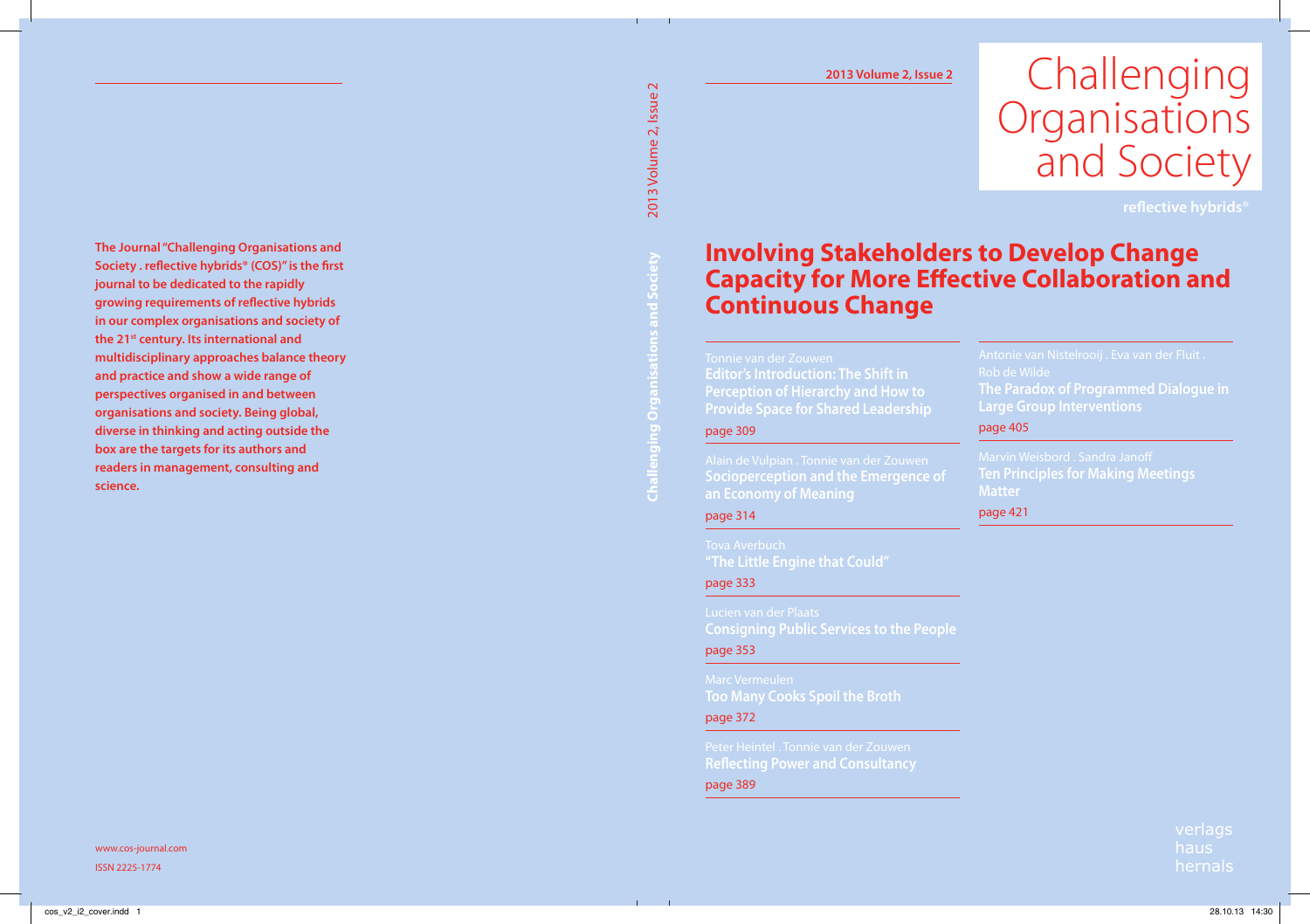#### **Challenging Organisations and Society . reflective hybrids®**

The Journal *"Challenging Organisations and Society . reflective hybrids® (COS)"* is the first journal to be dedicated to the rapidly growing requirements of reflective hybrids in our complex organisations and society of the 21<sup>st</sup> century. Its international and multidisciplinary approaches balance theory and practice and show a wide range of perspectives organised in and between organisations and society. Being global, diverse in thinking and acting outside the box are the targets for its authors and readers in management, consulting and science. www.cos-journal.com

Contact: office@cos-journal.com

- **Founding Editor-in-Chief:** Maria Spindler, Vienna, Austria email: m.spindler@cos-journal.com
- **Founding Editorial Board:** Ann Feyerherm (US), Karin Lackner (DE), Marlies Lenglachner (AT), Barbara Lesjak (AT), Ilse Schrittesser (AT), Maria Spindler (AT), Chris Stary (AT), Gary Wagenheim (CA), Nancy Wallis (US), Tonnie van der Zouwen (NL)

**Deputy Editor-in-Chief:** Gary Wagenheim (CA) **Deputy Editor-in-Chief:** Tonnie van der Zouwen (NL)

- **Founding Managing Editor:** Elisabeth Schmidt, Vienna, Austria email: e.schmidt@cos-journal.com
- **Manuscript Submission:** Manuscripts original in style and content (not under review, accepted or published elsewhere) are welcome.
- **Terms of Publication:** Before publication authors are requested to assign copyright to Verlagshaus Hernals. At least one year after initial publication in "Challenging Organisations and Society . reflective hybrids®" the authors can retain their right to reuse the paper in other publications. Authors are responsible for obtaining permissions from copyright holders for reproducing any illustrations, figures, tables, etc. previously published elsewhere. Each author will receive an emailed proof of his article and a copy of the journal.
- **Disclaimer:** The authors, editors, and publisher will not take any legal responsibility for errors or omissions that may be made in this issue. The publisher makes no warranty, expressed or implied, regarding the material contained herein.

**Copyright:** verlagshaus hernals, vienna 2013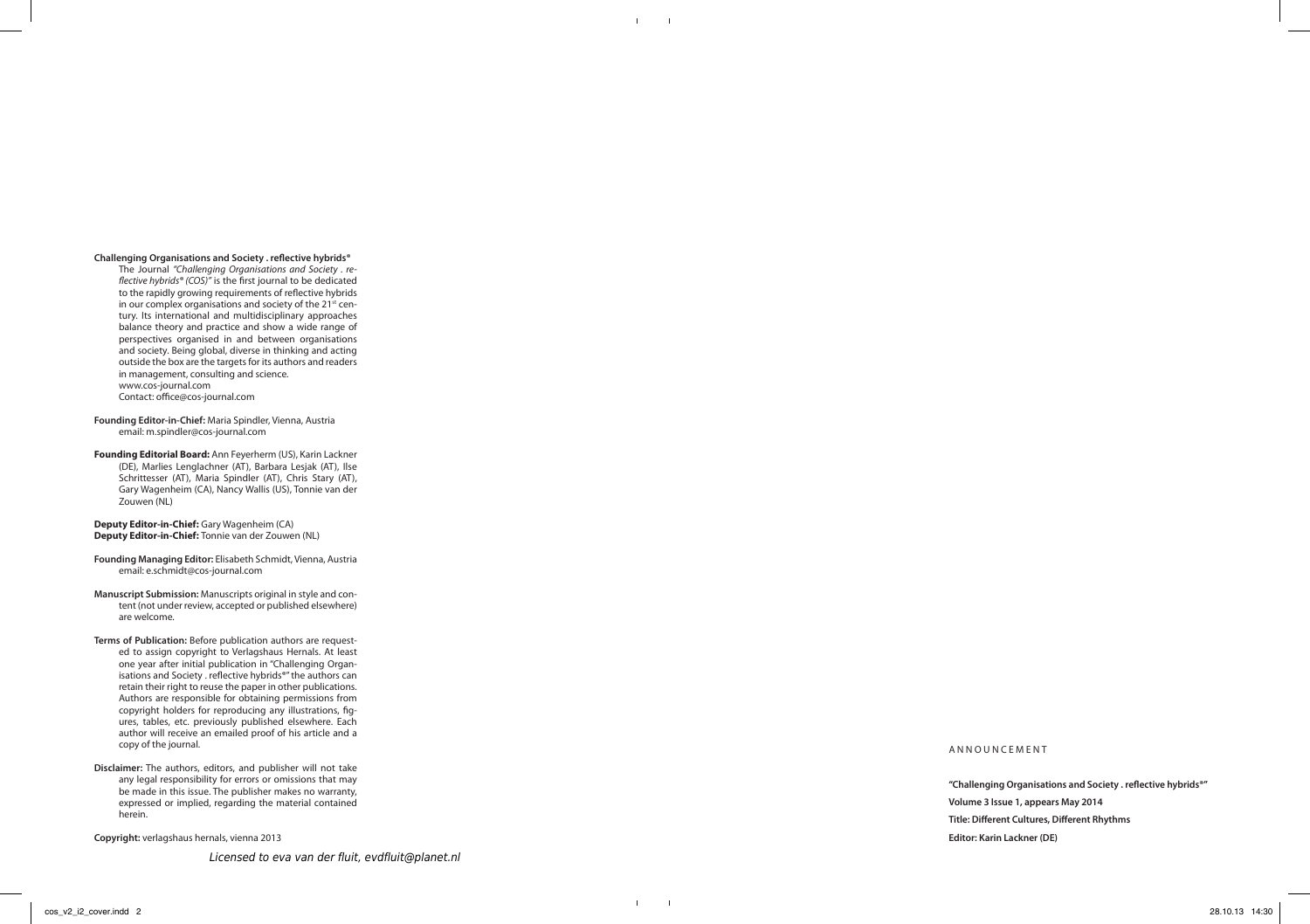# ANTONIE VAN NISTELROOIJ E va van der Fluit . R ob de W ilde The Paradox of Programmed Dialogue in Large Group **Interventions**

#### **A Social Constructionist Perspective**

#### Abstract

The aim of this article is to reflect on our work as practitioners of Large Group Interventions (LGIs) from some fundamental social constructionist assumptions. In doing so, we hope to contribute new insights in the ongoing debate in which social constructionist theory is introduced as a relatively new perspective on organizational change. We compare these assumptions with some of the principles of Organization Development that originally were pointed out by Kurt Lewin c.s. This leads to a social constructionist bedrock for Large Group Interventions. From this theoretical bedrock and our own experiences, we formulate a number of practical challenges, specifically concerning four paradoxes in 'programming' dialogue in large group processes and the management role in planned change processes using dialogue as main vehicle for organizational change.

#### 1. Introduction

One of the major contributions of applied social studies, such as group dynamics and Organization Development to the development of society is believed to be the increase of individual and collective degree of freedom by an enlightened (self-)consciousness (Lesjak, 2012, pp. 17–18). Departing from the seminal work of Berger and Luckmann 'The social construction of reality' (1967), devel-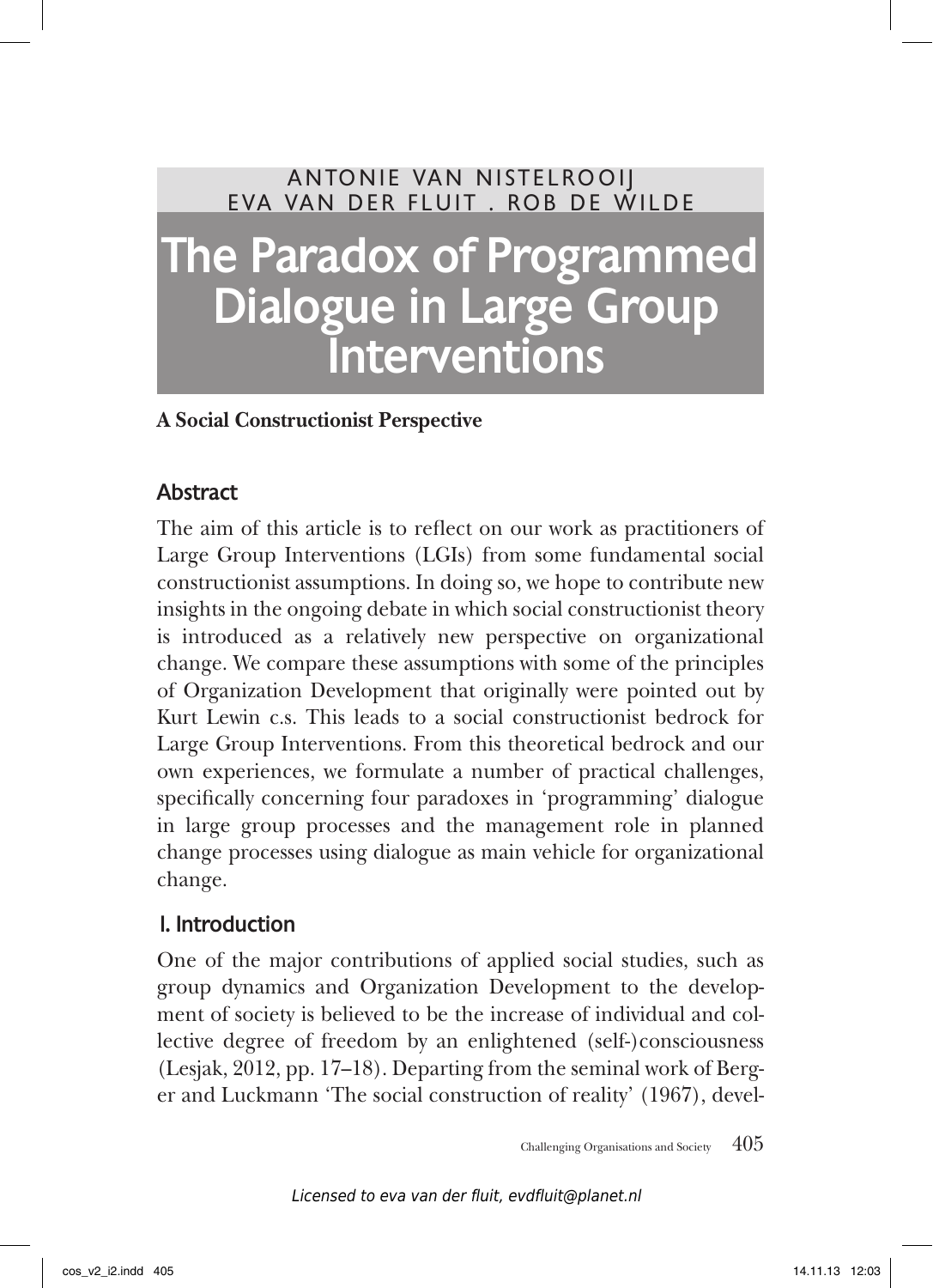opment predominantly is a matter of changing people's individual perceptual frames through interaction to arrive at new and more widely shared insights or common ground that could initiate new or more adapted behavior (Van Nistelrooij & Sminia, 2010). This premise can also be found in the work of Kurt Lewin, one of the main originators behind the Organization Development (OD) approach. Lewin gathered from his experiments on the effect of group pressure on individual group member memory "*that what exists as reality for the individual is, to a high degree, determined by what is socially accepted as reality*" (Lewin & Grabbe, 1948, p. 57). Human behavior is thought to depend on social perception of what is accepted within the group and with the position "in which we perceive ourselves and others within the social setting" (Lewin & Grabbe, 1948, p. 61). Based on these observations, both authors also formulated the principle that "social action no less than physical action is steered by social perception", by which they claim that behavioral change is not so much caused by new knowledge but rather by alterations in the individual perceptual frame of the total social setting of the persons concerned. Lewin's principles acknowledge the importance of the way people actively construct their own reality during interaction with relevant others and the role that social perception plays by doing so. This resemblance between what's been called 'a social constructionist' perspective and Lewin's perspective on individual and organizational development intrigued and motivated us to go a step further in looking at our own experiences with Large Group Interventions, one of the more prominent contemporary OD-intervention methods.

As a field as well as a profession Organization Development (OD) has spawned diverse approaches and methods (Burnes & Cooke, 2012). A relative new group of typical OD interventions is the Large Scale Intervention (LSI). LSI is a participative approach for change, comprising one or more Large Group Interventions (LGIs), being meetings with (a representation of) the whole system of stakeholders in one room. The number of participants in an LGI varies from 15 to over 2000. LGIs are believed to be built on principles of socio-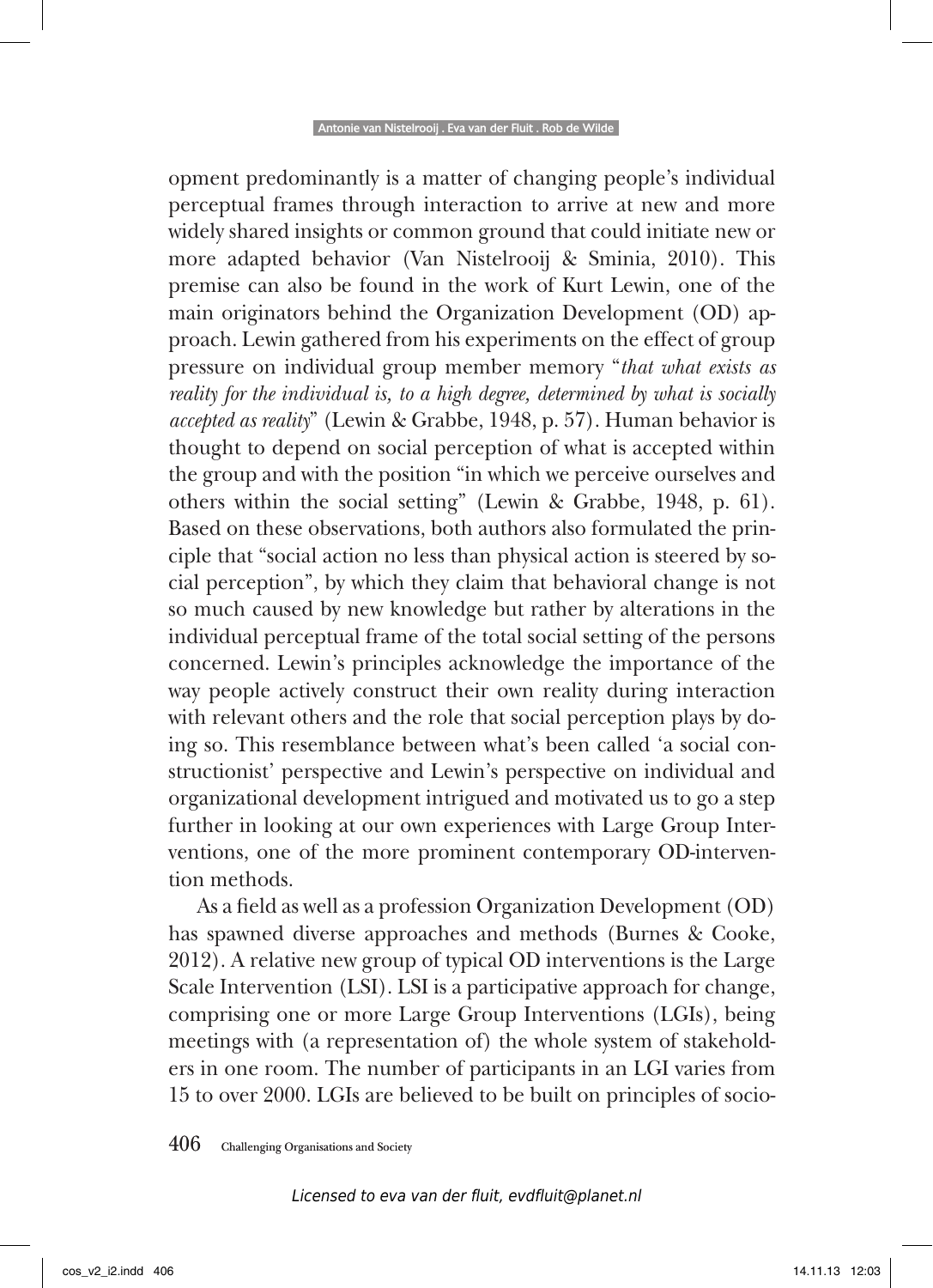technical systems, self-organization, high involvement, participation and dialogue (Holman & Devane, 2007). According to Worley, Mohrman, & Nevitt (2011, p. 405) Large Group Interventions are "one of the fastest growing and most popular organization development interventions" and are believed to be excellently suited to organize interactive and collective learning capabilities (Van der Zouwen, 2012, p. 122). Moreover, Large Group Intervention methods like Strategic Scenario Planning, Future Search, Open Space and Appreciative Inquiry express that OD has expanded beyond individual and small group dynamics. Furthermore, LGIs seem to become more and more "whole systems" approaches to organizational change and community building (Bunker & Alban, 1997; 2006; Holman et al., 2007; Bartunek, Balogun & Do, 2011).

Despite their increasing popularity and the large volume of descriptive and normative literature, there are two major challenges to Large Group Interventions. First, as Bartunek, et al. (2011) put it, LGIs do not appear to be informed by contemporary developments in organizational theorizing. Secondly, despite some most promising empirical findings especially with Appreciative Inquiry (Coopers & Whitney, 2005; Jones, et al., 2006), according to Worley et al. (2011) there seems to be a dearth of empirical findings and reflections on large group processes and outcomes. In this article we aim to reflect on our work as practitioners of Large Group Interventions (LGIs), guided by some basic social constructionist assumptions.

#### 2. A Social Constructionist Perspective: Some Basic Assumptions

There are many (social) constructionisms and constructivisms, but in essence they are all based on a fuzzy set of insights, which are difficult to define (Gergen, 1985). However, they share a number of basic assumptions like: [1] objective reality is elusive for people, and, to the extent a reality exists, it is a social construction; [2] knowledge is historically and culturally specific, and therefore contextual; [3] knowledge arises from human interaction (Burr, 1995, pp. 3–5; Watzlawick, 1990, pp.103–106). The first assumption tells us that people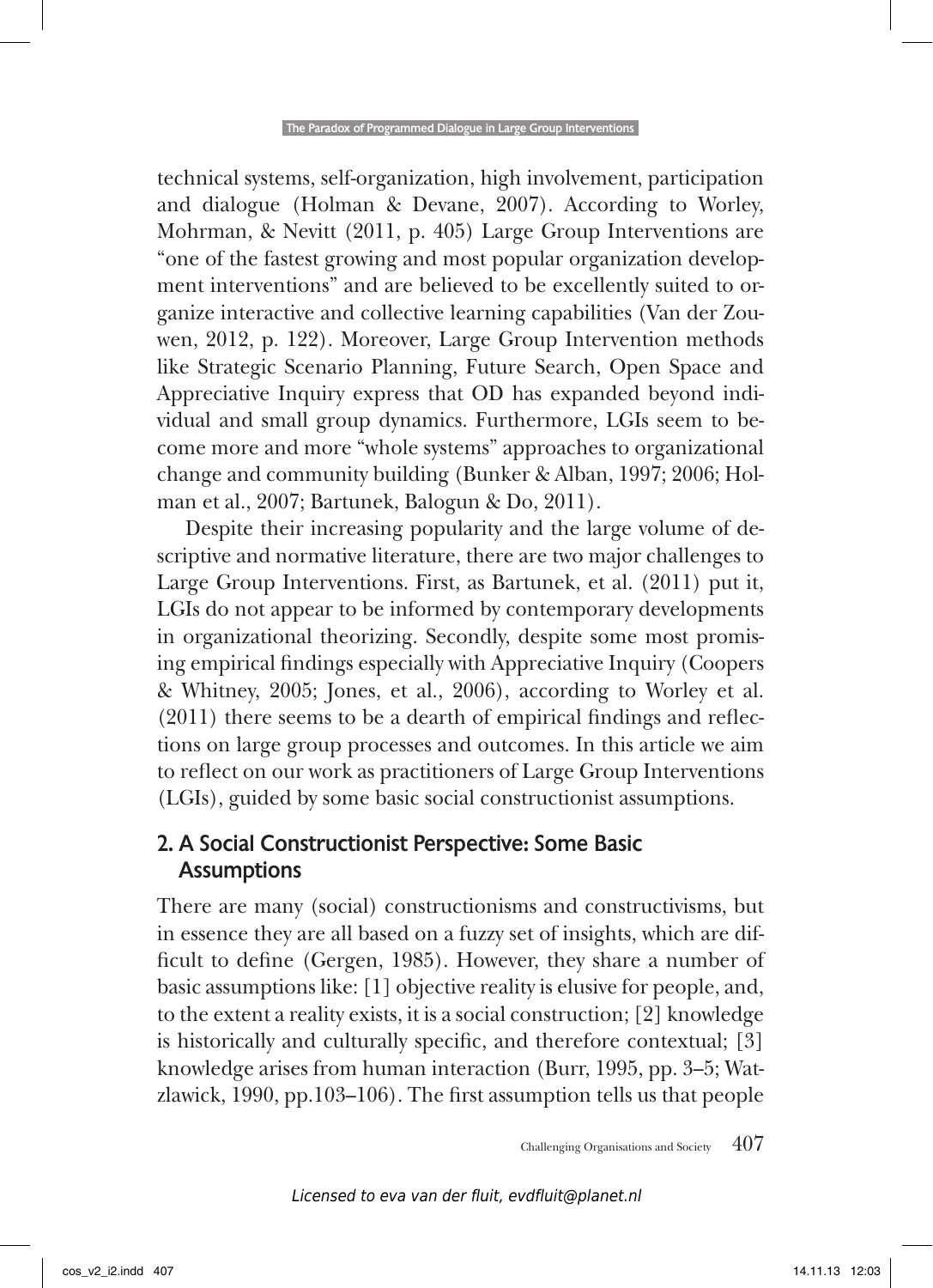construct meaning for themselves from day-to-day interaction to understand the organization surrounding them. This daily practice is not an objective reality "out there" but an inter-subjective one: it is what we make of it for ourselves. As a consequence, change in the daily routine is something that can only be realized through direct participation and full involvement of the participants themselves. The second assumption implies that change does not only concern content (the aspect of the organization that has to change) and process (the trajectory, phases and sequence of interventions), but is mainly about context (the total social setting or social system). Context from a constructionist point of view has two meanings. The first being the total social setting in a more physical sense, in which you interact and are part of. Second, in a more psychological sense, the whole of meanings arise from the composition of this social setting, the 'construction' of the context. This construction has a major influence on the social perception of the participants. The consequence of the third assumption is that quality of knowledge is related to the quality of the interaction. From this assumption the concept of dialogue action learning and role taking, which we will discuss in the next section, was developed (Van Nistelrooij & Sminia, 2010).

From these basic assumptions we study communication patterns and dependency relations between individuals and groups of people who have a certain stake in the upcoming change process (i.e. stakeholders). Through direct interaction, people become aware of their social position and their dependency on others to perform a good job. With this awareness they develop as a group in interaction a new shared meaning about their surroundings. And this new shared meaning becomes the new 'reality' they have to face up to. This kind of change is happening when enough people are convinced that this new meaning reflects the new 'reality' as the real deal. In fact, such a shared construction of reality produces the idea that the world actually is like this image, and that with this image absolute certainty has been achieved for the moment (Watzlawick, 1990). This image of 'reality', which we construct, is strongly connected to the context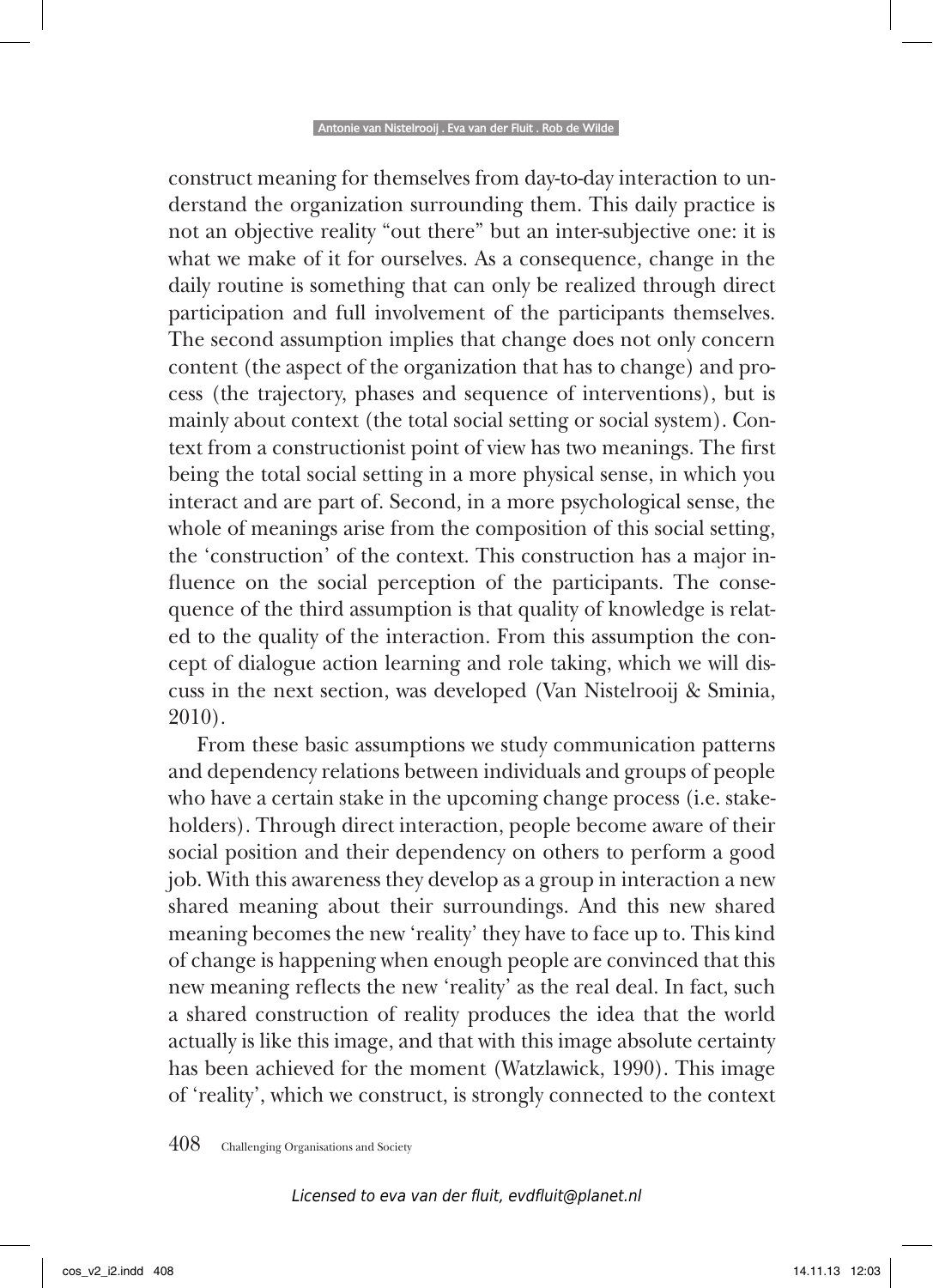or social system wherein the interactions take place. Although people in the same situation are inclined to construct their own version of reality, these constructions seem to converge into a shared perceptual frame due to day-to-day interaction (Berger and Luckmann, 1967). To put it short, people who cooperate closely in a specific social-cultural context, develop a reality that mainly exists for them and not for people from outside that context.

#### 3. Dialogue as Vehicle for Organizational Change

Organizational change can be seen as a context-dependent, unpredictable, non-linear process, in which intended strategies often lead to unintended outcomes. Research on sensemaking, inter-subjective construction processes and change more explicitly focuses on shared meanings as an aspect of structure (Balogun & Johnson, 2005, Bartunek, Lacey & Wood, 1992 and Isabella, 1990). The premise here is that to achieve change, it is necessary for a change to occur in individual perceptions. Therefor we have to be aware that recipients´ interpretations of change plans are mediated by their existing context of action, ways of´ thinking, and interactions with others. These interpretations are likely to form the key for change.

Benne (1976), reflecting on Lewin's principles of change, states that typical OD methods used in the seventies like Training Groups, Process Consultation and Third-Party Intervention aim to stimulate people to perceive themselves and their surroundings in another way, and to open themselves up for new knowledge and skills<sup>1</sup>. Next, he presupposes that somebody's social perception or individual frame changes as different ways of seeing of the same events are exchanged in a group. This change is a consequence of the projecting of oneself in and the trying out of alternative perceptions of oneself and of ones surroundings: "*He may try to perceive and feel the world as others in his group perceive and feel it. In the process, our own perceptual frames may be modified or at least recognized as belonging to us and operat-*

<sup>1</sup> The change principles of Lewin and Grabbe were originally published in 1945 in the Journal of Social Issues. Benne first reflected on their work during a lecture conducted in the summer of 1946.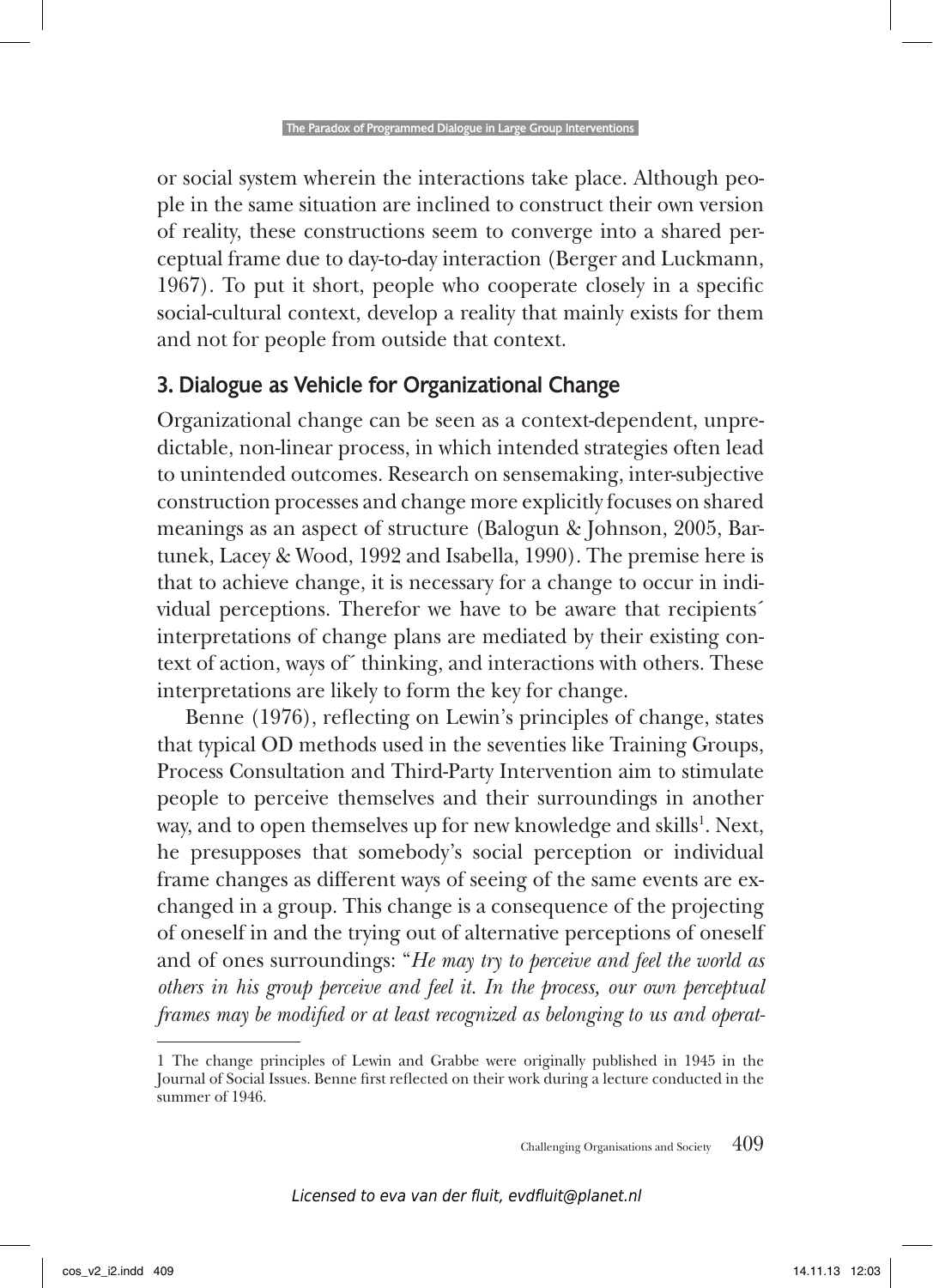*ing as one among many other constructions of social reality.*" (Benne, 1976, p. 321) We belief that Large Group Interventions put a similar exchange process of individual frames and assumptions center-stage.

In a well-organized conversation, space is allowed for multiple exchanges of individual frames. This can be an effective intervention to realize organizational change. Dialogue can be compared with a collective consciousness-raising process during which change gradually occurs in human speech.

*"Understanding change is understanding alterations in discourse patterns that may suggest different ways of constituting action. These suggestions in turn, are capable of generating new action possibilities. Change, then, occurs when a new way of talking replaces the old way of talking." (Barrett et al., 1995, p. 366)*

The realization of a growing collective consciousness that one's own 'reality' is only one among many realities is one of the main purposes of organizing a dialogue. In essence, it is the ability to comprehend and voice how the situation appears from another's point of view (Schein, 1996). When one voices the perspective of somebody else, comparable with what has been called 'role taking', the other is inclined to disclose information more fully (Johnson, 1975). The additional information and the fuller comprehension of an alternative perspective both work to increase the development of new knowledge, especially in complex and social ambiguous situations which continuously emerge in change processes (Dixon, 1998).

#### 4. Dialogue in Large Group Interventions

After discussing the theory on dialogue and meaning making, we want to focus on how this works out in the practice of Large Group Interventions (LGIs). The main denominators in all Large Group Interventions are: [1] the collective gathering in one room of stakeholders which share a stake in a change issue; [2] as defined before hand by management or a specially formed design group; [3] the stakeholders gathered in the room represent the social system, and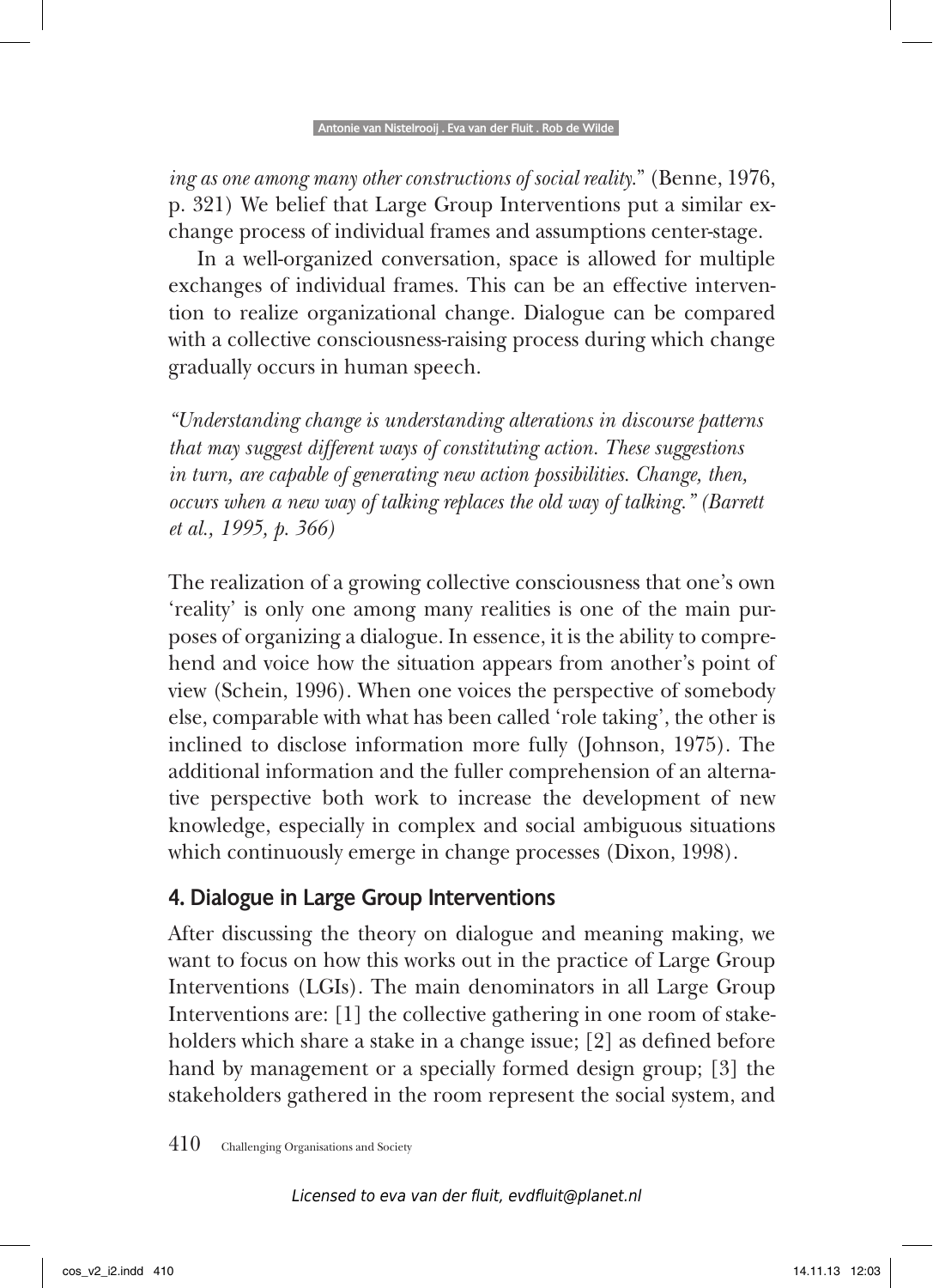by this the context in which [4] a continuous dialogue is going on, stimulating exchange and interaction between the different stakeholders.

In order to establish a valid theme and purpose of the LGI, it is highly needed to do the preparation and design of the LGI with a so called 'preparation group' or 'design group'. This group is formed as a cross section of all relevant stakeholders. A consultant facilitates the group to determine focus and purpose of the process, which leads to a design relevant for the social system. During the LGI itself, the members of the design group are part of the large group and have the same role as the other participants.

In order to work productively with large groups, with the 'whole system in the room', a whole family of Large Group Intervention methods has been developed (Van der Zouwen, 2011). Each method has its own specific program, purpose and arrangements for stimulating dialogue. The format of these methods varies from strictly fixed to very flexible, the process ranges from very structured to very open. For instance, in a typical "Open Space" (Owen, 1992) people are mainly seated in one or more large circles and can freely participate in flexible small groups. In a World Café people travel along several small tables<sup>2</sup>. In our practice we often use formats in which participants interact with each other sitting in small table groups of 7 á 8 people. We focus here on an arrangement based on a fixed number of tables. The composition of the table group can be heterogeneous, reflecting the diversity of all stakeholder groups as they form all together the 'whole social system', or homogeneous with people form the same stakeholder group sitting together. The main line of interaction in these table groups follows a procedure as visualized in figure 1.

Most of our LGI programs have several rounds of working in small table groups, which by their sequence are building a common ground for one or more change issues at hand. Figure 1 illustrates

<sup>2</sup> For more information about the variety of Large Group Interventions methods see Bunker and Alban (2006), Holman and Devane (2007), Van der Zouwen (2011).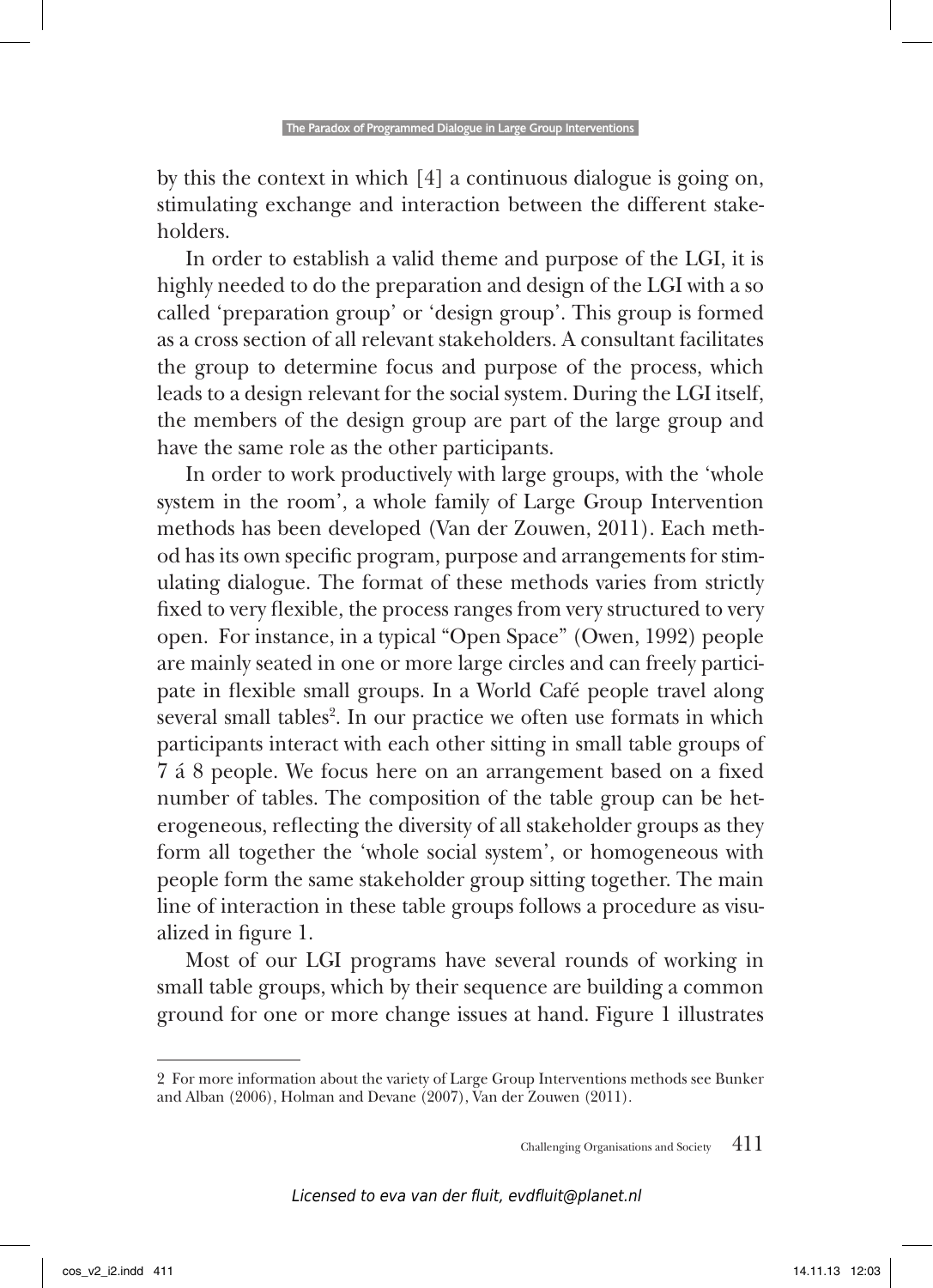

Figure 1: Communication process in a Large Group meeting focused on developing common ground.

the main steps in this process. This process can be iterated several times. Our LGI meetings usually start with an introduction by the top-leader, explaining the aims of the meeting, its place in the larger change process and how action planning will be done during or after the meeting. We as facilitators explain the way of working and the rules of the game, directly followed by a question to all the people in the room to define first one's own perspective on the central issue at stake. In the first round, the participants share their own individual frame at their own table, and compare their own perspective with the perspectives of other stakeholders at their table. By doing so they create a shared perspective on a meso level. When the first round is done, each table group shares their findings in plenary with all the stakeholders in the room. Each participant in the room gets a vivid impression of what is going on in the organization.

The process in figure 1 shows the alternation of individual contribution, dialogue and workout in small table groups, and collectively gathering conclusions for next steps with the whole group. When this cycle is completed several times, a combination of looking for common ground and action planning develops. As can be seen in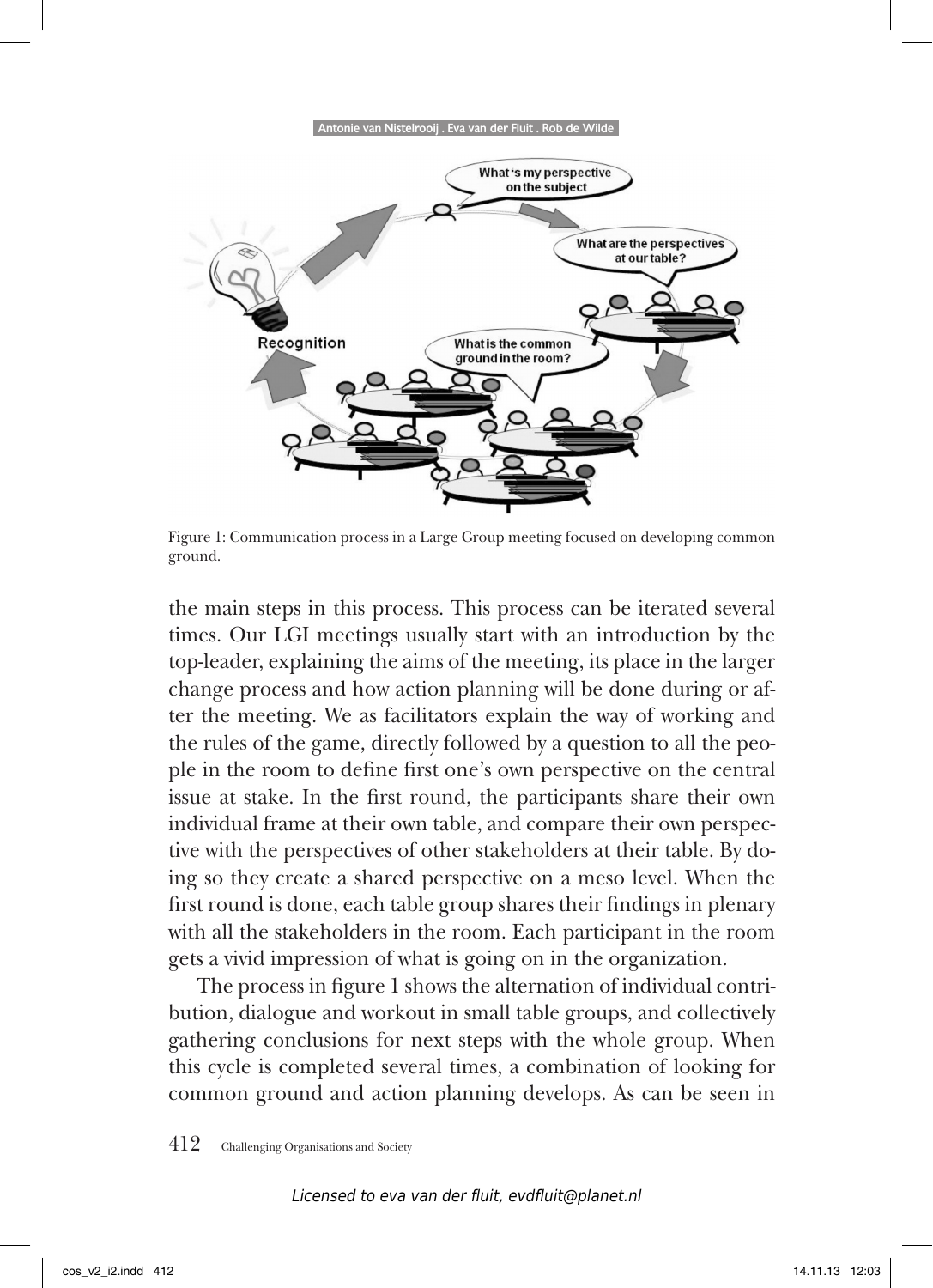

Figure 2: LGI Program showing a combination of building common ground for action and action learning for planning next steps.

figure 2 the action cycle starts with sharing individual experiences with the change issue at hand, followed by a round of reflection by asking for the meaning of the experiences they have just shared with each other, subsequently asking the participants for analyzing what can be learned for the organization by looking at the whole, which ends with a round for gathering initiatives and planning for action. Each round ends with an in real time established shared impression of respectively all the experiences, meanings, learnings and action initiatives of all the participants in the room. To sum up, at the end of the program all participants have built up a common ground not only for the planned action but also for the reasons and motivations behind this action.

#### 5. Reflections on Experienced Paradoxes and Dilemmas

So far we presented theory and LGI design. How do Large Group Interventions work out in practice? We have experienced that LGIs can be very effective for organizational change, but we also know that there are some serious challenges. The typical communication processes we described are part of a delicate larger process, prepara-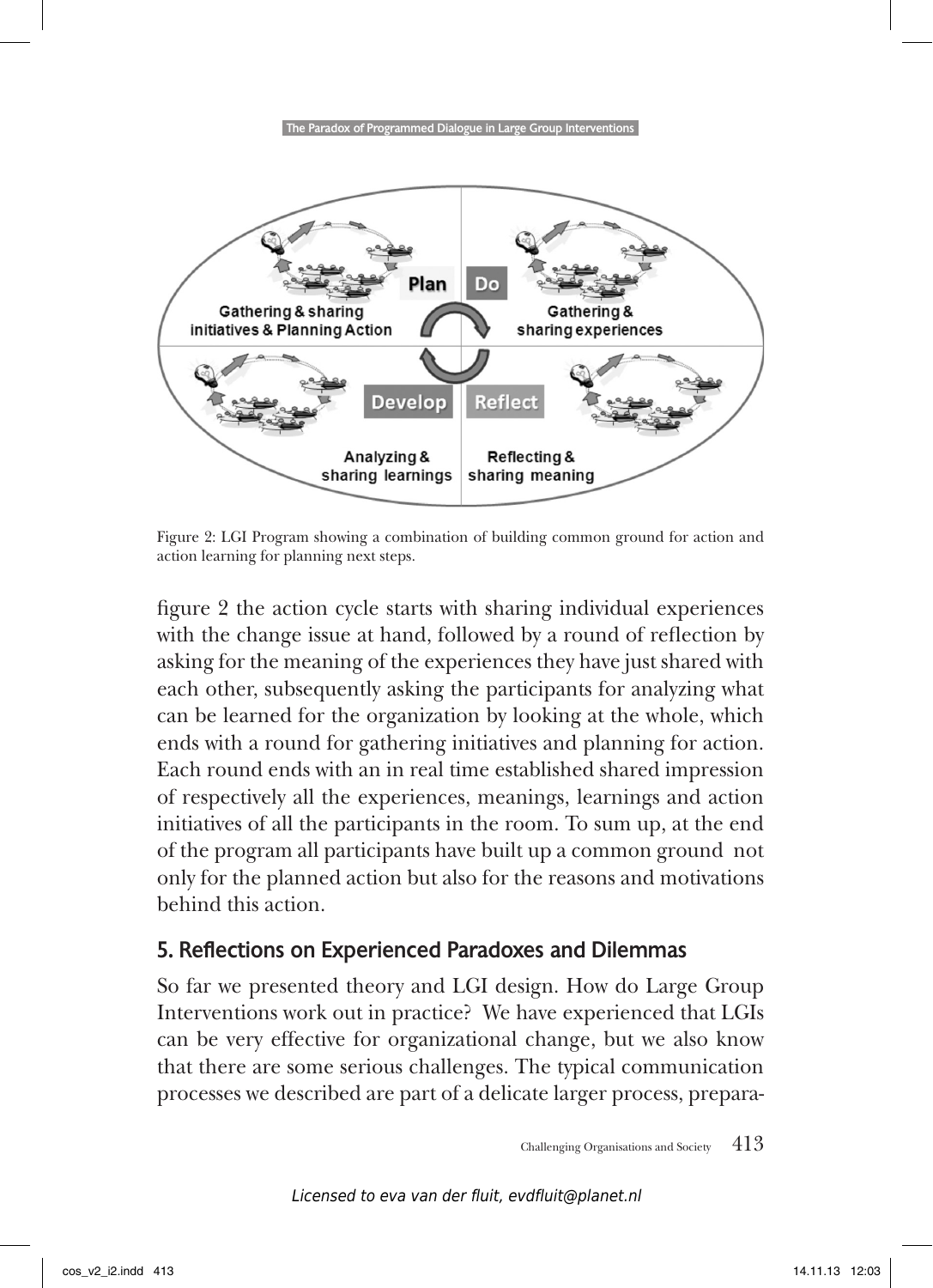tion of the LGI (or more LGIs), building up trust with the members of the design group, a right fit with the organizational culture, commitment of the central management on the subject of 'participation', and the direct involvement of large groups of people; each step has to be handled with care. 'Programming' an open dialogue, in which people construct a new, more shared and valid perspective on relevant organization issues can be in itself a paradoxical activity.

"*Many people assume that the creation, as part of the re-educative process, of an atmosphere of informality and freedom of choice cannot possibly mean anything else but that the re-educator must be clever enough in manipulating the subjects to have them think that they are running the show.*" (Lewin & Grabbe, 1948, p. 65)

Because of the planned character of the change process, people can get the feeling that they are manipulated by the open character of the dialogue. This feeling can also be caused when a participative approach is combined with an authoritarian leadership style, or by the paradox of the large scale of the collaborative gatherings and the intimate character of the dialogue. In the next section we will elaborate on four major challenges we encounter in our practice.

#### *On Empowerment and Management – a Wicked Combination?*

"*When a rhinoceros is out of his cage, you'll never get him back to it unless you'll drug him.*" (Dannemiller, in a personal conversation)

A LGI affects the feeling of empowerment in the system. This might lead people to challenging of or even abandon traditional ways of management. We think that it is very important that leaders and decision makers are aware of the implications for their own leadership attitude and of the fact that when a critical mass of the organization develops a certain wisdom, leaders are seldom wiser then the wisdom of the crowd. Although leaders may have a helicopter view, they seldom see the whole picture. So they need to broaden their view in exchange with employees and other stakeholders who have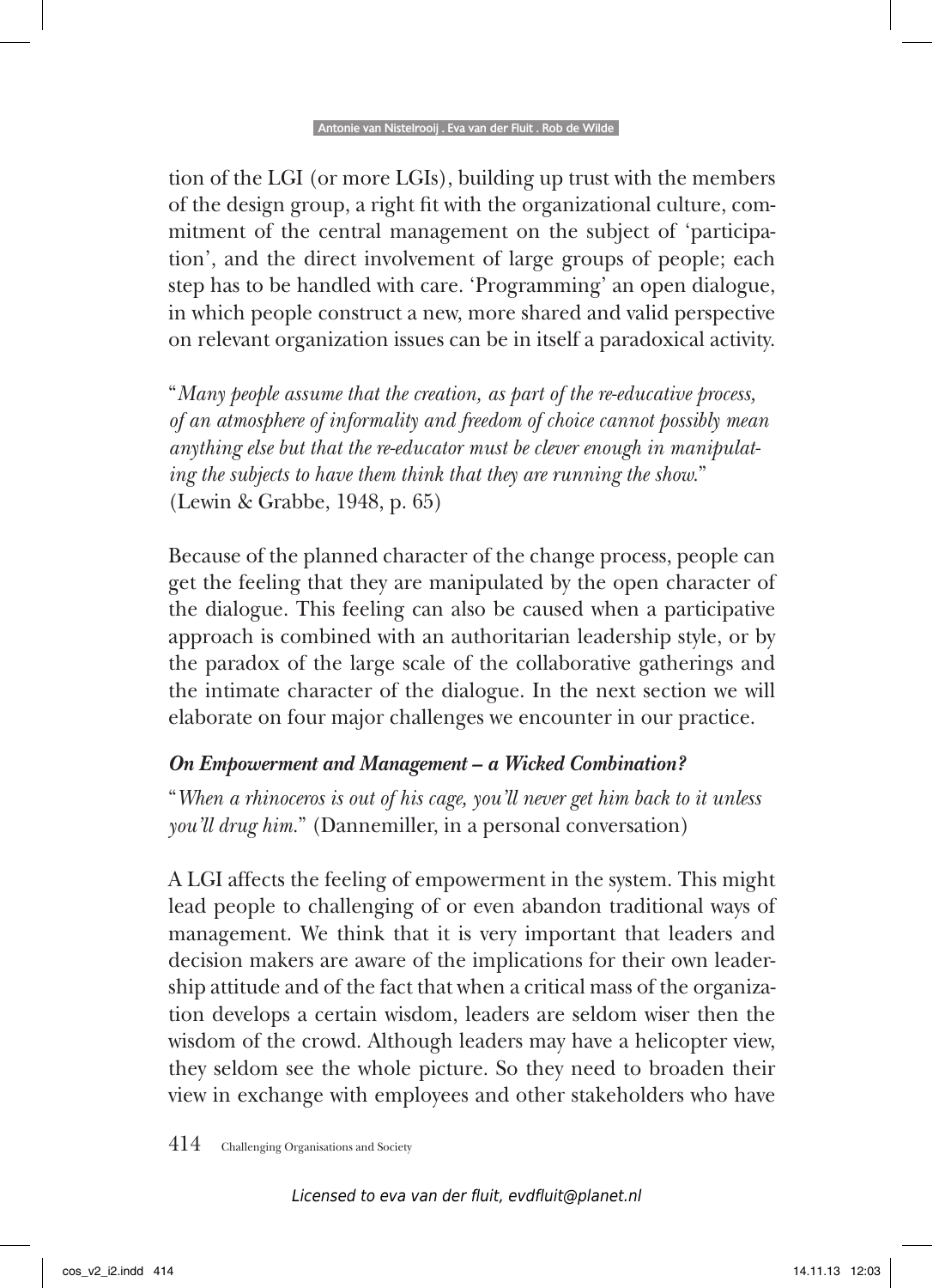deeper knowledge of the daily operations. The sooner in a change process these perspectives merge, the more feasible the action plans become. Also the level of participation needs to be discussed with top managers and leaders. What is open for feedback and ideas and what is not? It is necessary for leaders to be clear about the 'not open' issues in front of the group. If participants have enough space for bringing in their own private perspective, if they feel safe in doing so and experience some kind of feedback in the process, then they can develop a bigger picture as a group and can be as or even more intelligent or wiser than their leadership. In one of our cases concerning cost cutting, the large group had better cost saving ideas then the economy department and CEO. Moreover, as a result, implementing these ideas met a greater level of acceptance by the employees.

#### *On the Individual and the Large Group – a Counterintuitive Connection?*

Getting enough individual space during an LGI appears to be difficult to reconcile with the collective and system-wide nature of the dialogue. Large-scale change in large groups is counterintuitive, since size and participation tend to be negatively related (Weick and Quinn, 1999). For us, this seems to be true in *unstructured* crowds. Although LGIs can work with very large groups, the layout is structured and can best be compared with that of a café or restaurant. For example, for a group of 300 persons about 40 table groups are working at the same time. A table group forms a micro-cosmos of the whole. As in a café, discussions can be interesting and personal, no matter how many other people are present in the room. The café lay-out permits many people to talk simultaneously about the same question. As suggested in figure 1 and 2, their insights are converged by short presentations of the tables. In this way, micro-, meso- and macro perspectives are constructed and alternated and together constitute the system-wide dialogue.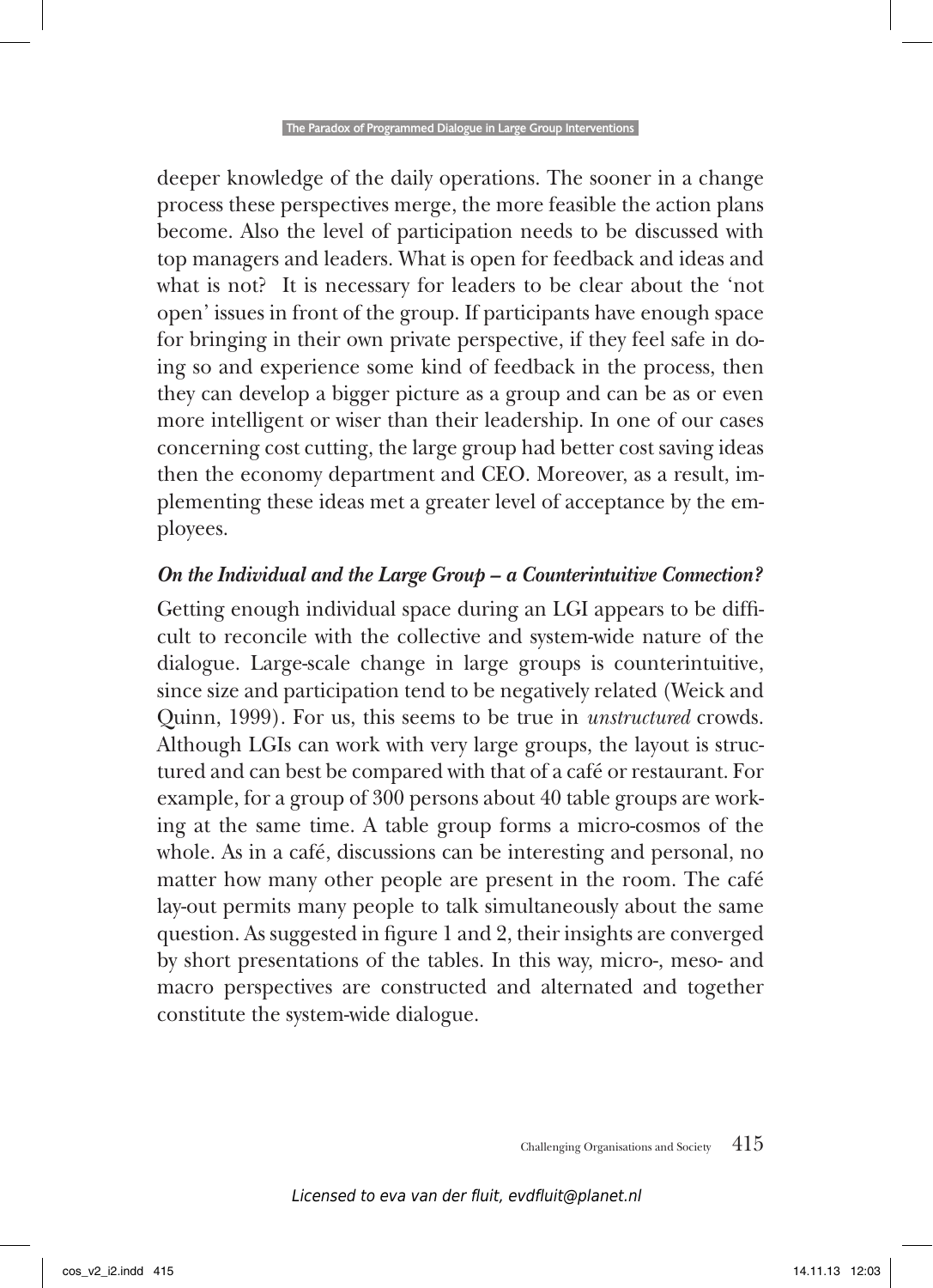#### *On Freedom of Choice for Participants – a Logical Prerequisite for Change?*

"*There seems to be a paradox implied in the insistence on freedom of acceptance, […] since re-education aims to change the system of values and beliefs of an individual or group, to change it so as to bring it in line with reality, it seems illogical to expect that this change will be made by the subjects themselves*." Lewin and Grabbe (1948, p. 65)

According to Lewin and Grabbe (1948), freedom of choice is a prerequisite for change of social perception to be happening at all. Because of its amplitude and scope, the main strategy behind an organizational change process is mostly still a planned and programmed one, and therefore an intentional one. When freedom of choice is a prerequisite for voluntary, conscious and intrinsically motivated change, then we suspect at least an incongruence or something of a paradox. However, this paradox can be circumvented when the process of change offers enough measures of freedom for the participants to be able to exchange perspectives in an equal and mutual manner, to experiment independently and to make choices. By listening to others, how they experience the change issues, challenges and operational problems, participants seem to realize that there is more to it than they can see and in fact need each other to handle the problems. Those insights and feelings enable that participants leave differently from how they came; more aligned with each other and their realities. This alignment happens for all the participants, including management as it gets insights in the actual practice of the people running the organization on a daily basis. The alignment to reality is partly conscious as participants often express their new insights and appreciation of their feelings of connection. But part of the alignment is probably unconscious and happens without a deliberate choice.

#### *On Consensus and Conformity – a Polluted Process?*

Salomon Asch, famous for his experiments on judgment and perception stated once, that "*Life in society requires consensus as an indispensable condition. But consensus, to be productive, requires that each indi-*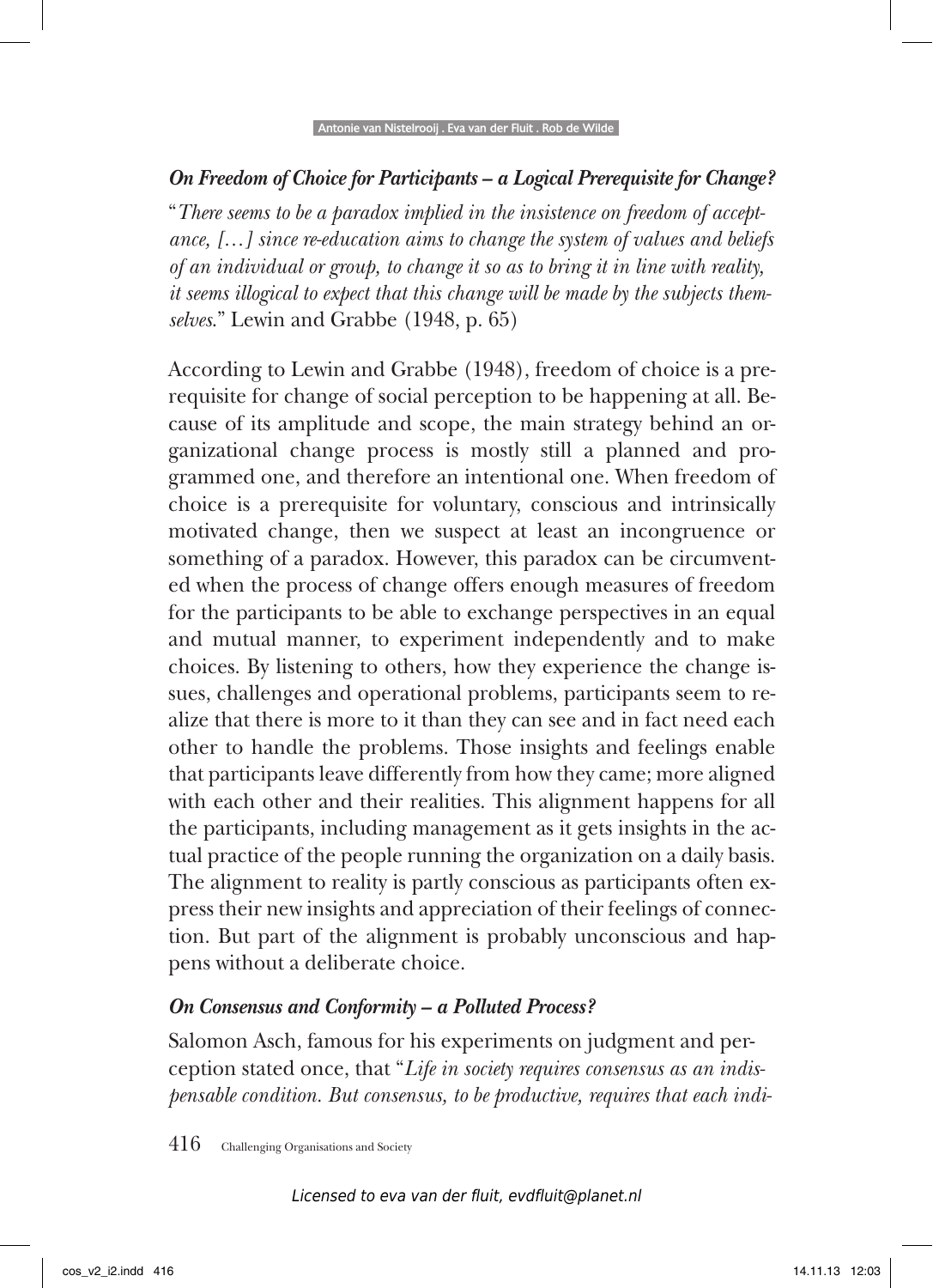*vidual contributes independently out of his experience and insight. When consensus comes under the dominance of conformity, the social process is polluted and the individual at the same time surrenders to the powers on which his functioning as a feeling and thinking being depends*." (Asch, 1955, p. 34)

During an LGI there is always a danger that one dominant perspective quickly leads to the development of a one-dimensional organizational reality that insufficiently fits the practical facts and therefore does not adequately solve the change problems at hand. Moreover, if one realizes that an unstructured large group of people possesses a typical -mostly dysfunctional- form of dynamics, like dilemma of voice, contagion of affect and de-individuation (Gilmore & Barnett 1992), then this implies that attention is needed to introduce not only some structure but also some simple rules of engagement related to the mutual and equal character of a dialogue. One of the main simple rules which is explained by the start of an LGI is that 'everybody's truth is true' and that the gathering is not about getting consensus or having a discussion on who is right, but in fact is an exchange process aiming at developing a shared enriched picture of what is going on in the organization. These simple rules are under 'normal' circumstances picked up very quick by the participants and seem to work very well as interaction guide-lines. But under more 'conflictuous' circumstances the quality of the process is hugely dependent on the quality of the preparation by the design group. Their interpretations of these circumstances, their interpretation of the daily dynamics seems to be the determined factor for success.

### 6. Conclusions

A social constructionist way of looking at change brings closer attention to the individual, relational, cyclic and interactive character of organizational change itself, and to the field of Organization Development and Change management. As we see it, it enriches our understanding of the driving human principles behind change and developmental processes. Although management mostly takes the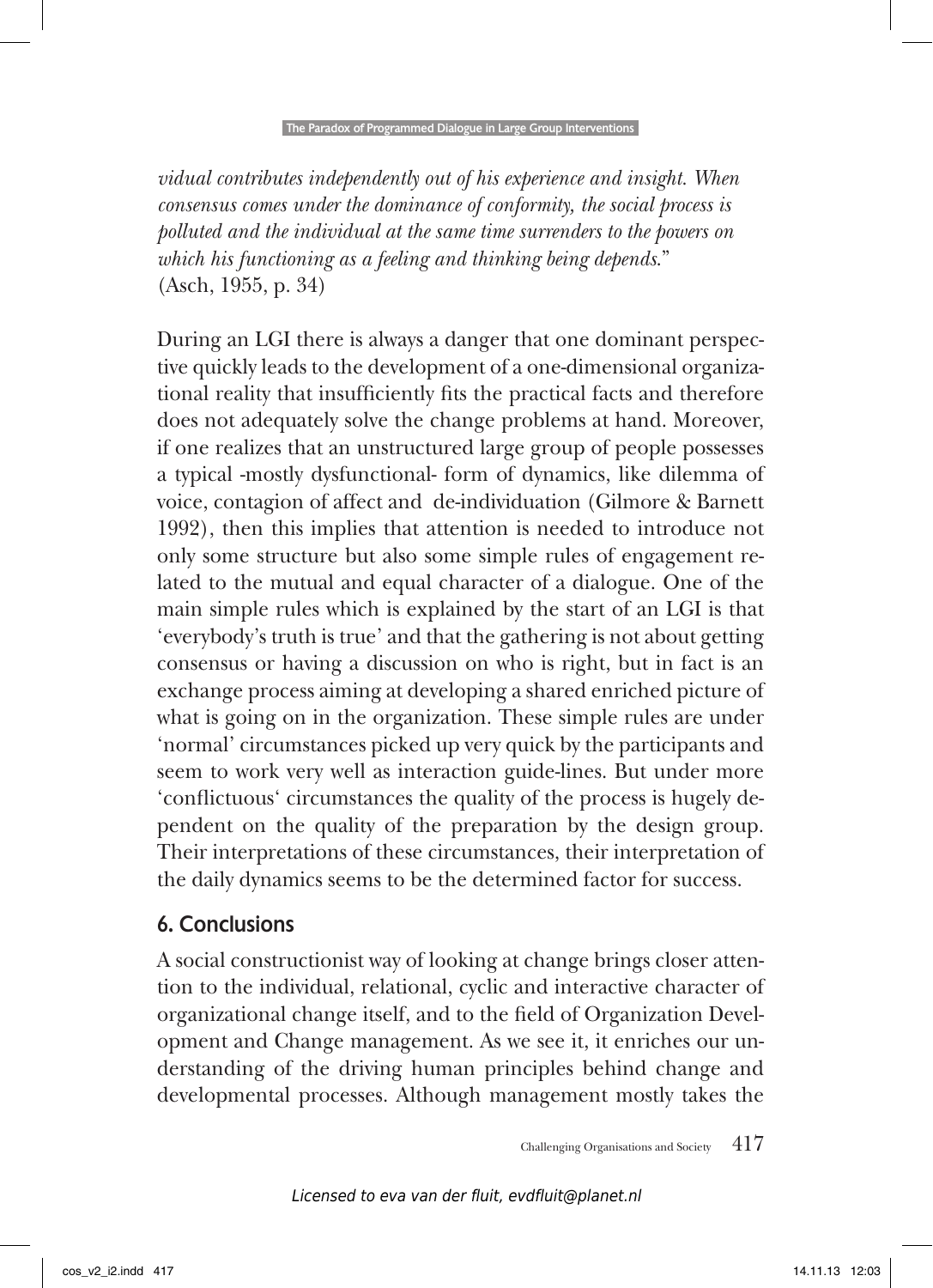initiative for organizational change, management does not possess the monopoly on creating a new organizational reality and forcing this on the organization. The management point of view is one among many perspectives that are part of the social system and that needs to be brought forward in the exchange process alongside all the other perspectives. This means for management to adopt the role of a participant during dialogue, in the course of which they need to acknowledge the reality construction margins of the other stakeholders who have to implement the change. You can say that a change strategy with LGIs has social constructionist assumptions, taking distance from the traditional management role as portrayed in the literature on 'change management'. This can appear confusing and even lead to tensions within the higher echelons, especially if this role contradicts existing cultural norms. This is why we strongly advise not only to work with a design group to make sure that all productive and contra productive processes are uncovered, but also to spend time on leadership and management alignment before engaging in a change process based on system wide dialogue with one or more Large Group Interventions.

When multiple viewing is restricted, or when specific stakeholders have the opportunity to unilaterally impose their perspective on the situation, dialogue becomes a façade. In this manner a breeding ground emerges for unsupported accusations and palavering, which eventually results in a polarized and stagnating us-and-them image. Dialogue, in the real sense of the word, means 'flowing through', a free stream of conversations amongst people. Not trying to convince, but simply to understand. Or as David Bohm (1998, p.118) describes it "*The spirit of dialogue is not competition, but it means that if we find something new, everybody wins*".

#### **References:**

Balogun, J. / Johnson, G. (2005), From intended strategies to unintended outcomes: the impact of change recipient sensemaking. *Organization Studies*, 26(11), 1573–1601.

Barrett, F. J. / Thomas, G. F. / Hocevar, S. P. (1995), The central role of discourse in largescale change. A social construction perspective. *Journal of Applied Behavioral Science*, 31(3), 352–372.

418 Challenging Organisations and Society

Licensed to eva van der fluit, evdfluit@planet.nl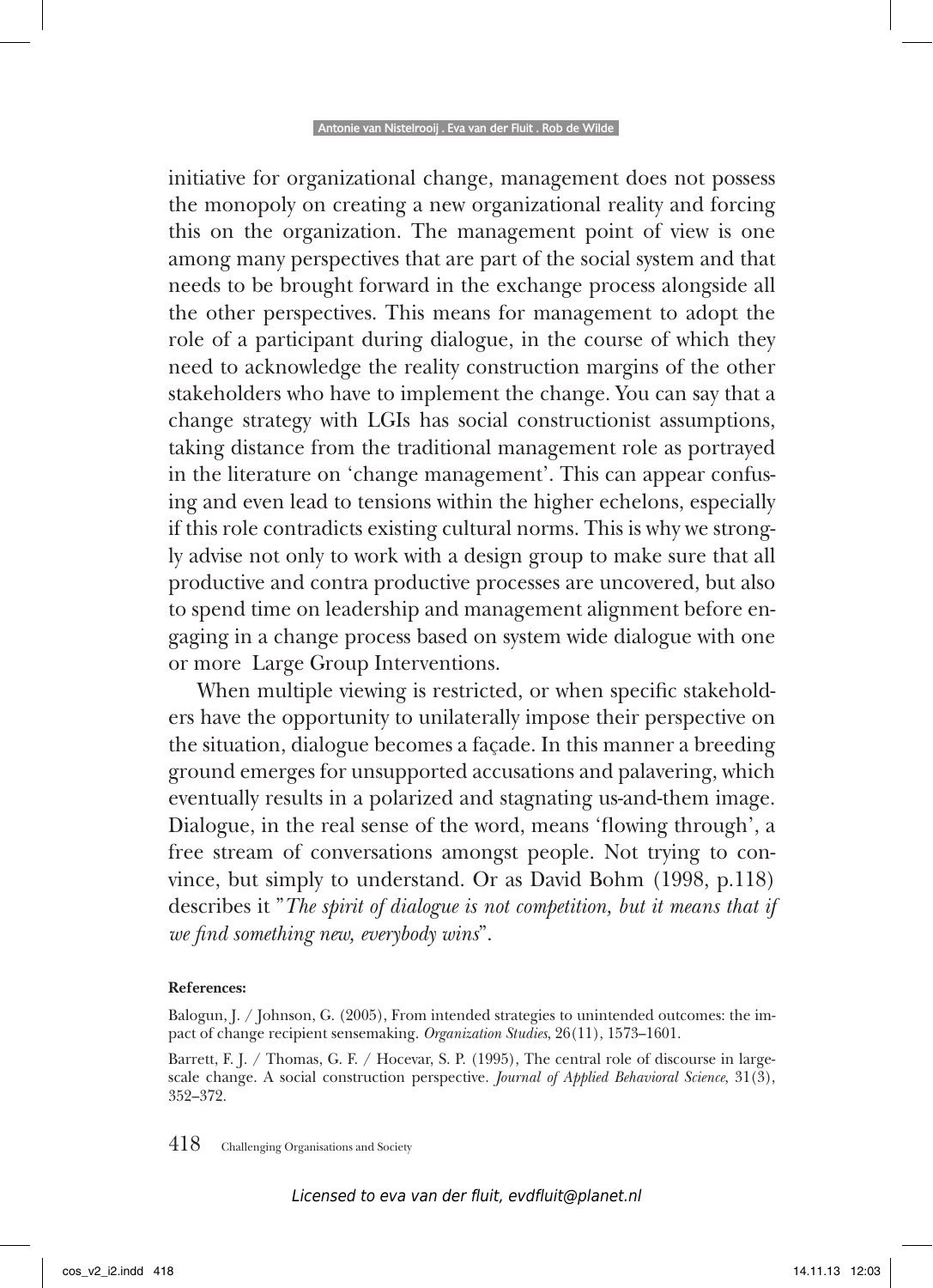Bartunek, J. M. / Lacey, C. A. / Wood, D. R. (1992), Social cognition in organizational change. An insider-outsider approach. *Journal of applied behavioral science*, 28(2), 204–223.

Bartunek, J. M. / Balogun, J. / Do, B. (2011), Considering Planned Change Anew: Stretching Large Group Interventions Strategically, Emotionally, and Meaningfully. *The academy of management annals*, 5(1), 1–52.

Benne, K. D. (1976), The processes of re-education. An assessment of Kurt Lewin's views. In Bennis, W. / Benne, K . D. / Chin, R. / Corey, K. E. (Eds.), The planning of change. Holt. Rinehart & Winston, New York, pp. 315–326.

Berger, P. L. / Luckmann, T. (1967), The social construction of reality; a treatise in the sociology of knowledge. Penguin Books, London.

Bohm, D. (1998), On creativity. Routledge, New York.

Bunker, B. B. / Alban, B. T. (1997), Large group interventions; Engaging the whole system for rapid change. Jossey-Bass, San Francisco.

Bunker, B. B. / Alban, B. T. (2006), The handbook of Large Group methods; Creating systemic change in organizations and communities. Jossey-Bass, San Francisco.

Burnes, B. / Cooke, B. (2012), The past, present and future of Organization Development: taking the long view. In *Human Relations* (1), 1–35.

Burr, V. (1995), An introduction to social constructionism. Routledge, London.

Cooperrider, D. L. / Whitney, D. K. (2005), Appreciative inquiry: a positive revolution in change. Berrett-Koehler, San Francisco, CA.

Dixon, N. M. (1998), Dialogue at work. Making talk developmental for people and organizations. Lemos & Crane, London.

Gergen, K. J. (1985), The social constructionist movement in modern psychology. In *American Psychologist*, 40, 266–275.

Gilmore, T. N. / Barnett, C. (1992), Designing the social architecture of participation in large groups to effect organzational change. In *Journal of Applied Behavioral Science*, 28(4), 534–548.

Holman, P. / Devane, T. (2007), The Change Handbook; group methods for shaping the future. Berett-Koehler, San Francisco.

Isabella, L. A. (1990), Evolving interpretations as a change unfolds: How managers construe key organizational events. In *Academy of Management Journal*, 33(1), 7–41.

Johnson, D. W. (1975), Cooperativeness and social perspective taking. In *Journal of Personality and Social Psychology* 31, 241–244.

Jones, B. B. / M. Brazzel, et al. (2006), The NTL handbook of organization development and change: principles, practices, and perspectives. Pfeiffer, San Francisco, CA.

Lesjak, B. (2012), Changing society - but how? A contribution to a dynamic definition of intervention. In *Challenging Organisations and Society*. *reflective hybrids* 1(1), 11–22.

Lewin, K. / Grabbe, P. (1948), Conduct, knowledge, and acceptance of new values. In Lewin, K., Resolving social conflicts. Selected articles on group dynamics. Harper & Brothers, New York, pp. 56–68.

Owen, H. (1992), Open space technology. Abbott, Potomac, MD.

Schein, E. H. (1996), Culture: the missing concept in organization studies. In *Administrative Science Quarterly*, 41(June), 229–240.

Challenging Organisations and Society 419